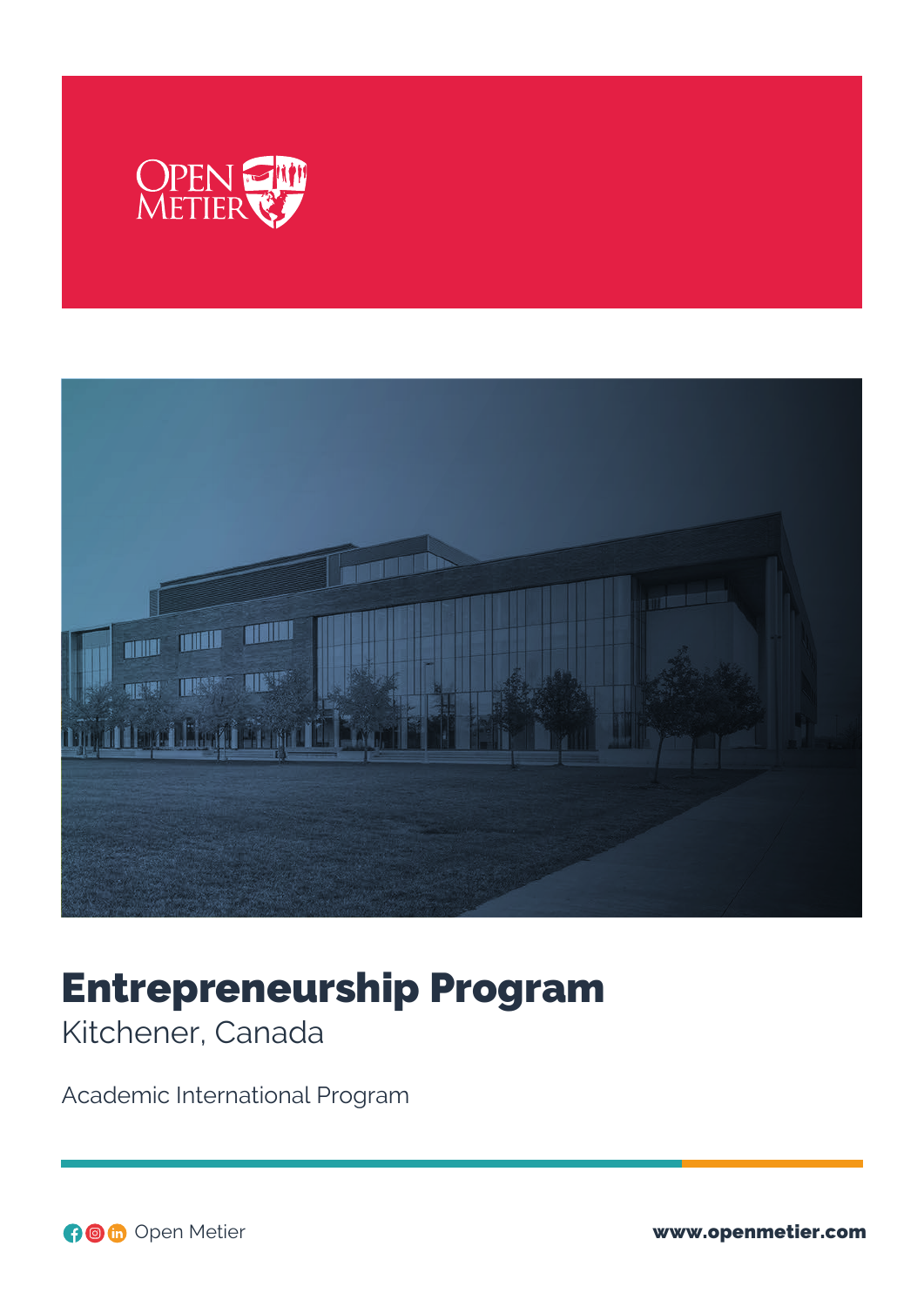# **Objective**

This intensive one-week program offered at Conestoga College in Waterloo Region provides young students with the opportunity to engage with Canadians and other international students who have experienced success across sectors, specially in the tech talent and technology ecosystem, participate in a series of workshops which provide a springboard to explore their own path to success, and visit dynamic local companies.

Waterloo Region is home of Conestoga College, one of Ontario's fastest growing colleges and a leader in polytechnic education. Our career-focused education programs – from apprenticeships to diplomas, degrees to post-graduate certificates, continuing education and part-time studies – all reflect Ontario's changing job market and will help you build the skills and knowledge that today's employers are seeking.

# **Academic Activities**

## Talk // Consolidated Learning

Christina Vanderkooy, Conestoga entrepreneur, a 2019 IT Innovation and Design graduate. Vanderkooy and her business partners founded Consolidated Learning to provide businesses with a web-based learning application platform they developed called RASA.

#### Workshop 1 // Defining Success

This interactive workshop explores how we define, measure and reflect on success. Participants will be asked to explore the steps to success within their own lives.

#### Panel Discussion // Students with Success

Dynamic students in different stages of their lives, and in different careers will share their experiences, obstacles, and strategies for success.

### Workshop 2 // Agents of Change

This workshop looks at the ways in which students create change within their communities and the workplace. Participants will explore how they are agents of change within their own environment.

## Workshop 3 // How to Achieve Balance in your Life

This workshop will explore the many facets of one's life and what it means 'to have it all'. Participants will discuss what having a balanced life means to them.

## Workshop 4 // Program Reflections

Participants will develop and present group presentations highlighting their experience.

### Talk // LatAm Startups

Miryam Lazarte - CEO & Co-Founder - LatAm Startups. The founder of LatAm Startups, a Toronto-based accelerator that rings startups from Latin America to Canada and scales them globally.

## **Detailes**



**DATES**

To be confirmed



**DESTINATION:** Kitchener, Canada

## **Company visits**

Waterloo region is considered the 4th largest urban population in Ontario with a population of more than 600,000 people, with 22, 000 tech related job openings by 2021.

The Toronto-Waterloo Corridor boasts the second highest density of start-ups in the world with over 5,200 tech start-ups attracting over \$670 million in investment.

- Toyota Company
- Communitech
- Google

# **Cultural Visits**

Waterloo Region is Canada's Technology Capital, located in the heart of southwestern Province of Ontario and formed by three unique cities (Waterloo, Kitchener, Cambridge). It's a hub of intelligence, education and innovation; and a place for bold, brilliant, young minds to make their mark. It's only 90 minutes from Niagara Falls and Toronto. Waterloo is home to one of the world's most dynamic technology ecosystems and the 2nd-fastest growing tech talent market in North America.

- City Tour by Waterloo
- Niagara Falls
- Toronto Trip
- CN Tower
- Dundas square
- Eaton Centre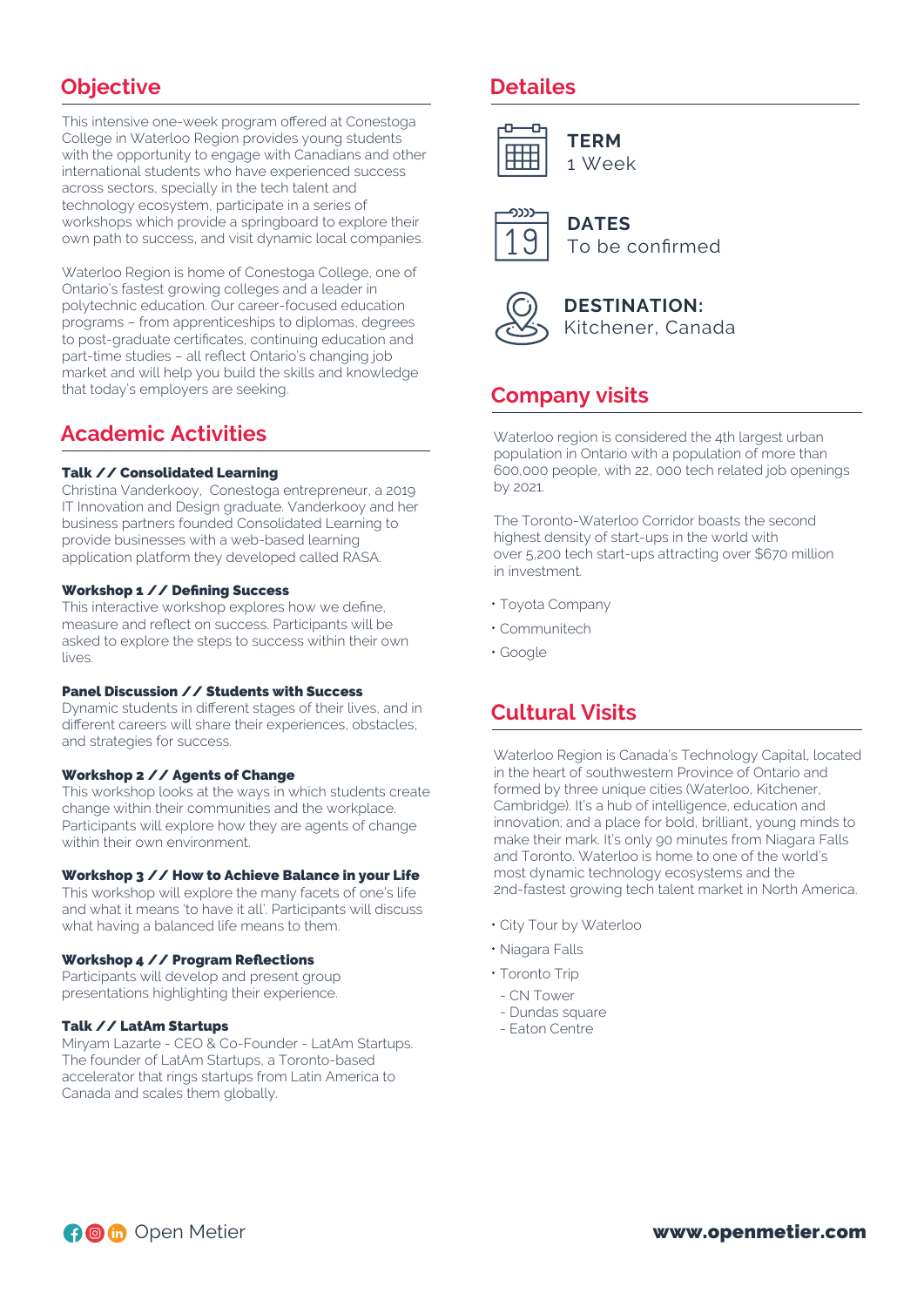# **Services Included**



**ACCOMODATION** Student residence

**MEALS INCLUDED** Only at the residence



**24/7 COORDINATION** By Open Metier



**ACADEMIC ACTIVITIES** Company & Cultural Visits



**LOCAL TRANSPORTATION** Bus tickets



**TRANSFER** Airport - Residence - Airport



**INTERNATIONAL MEDICAL Insurance** 



**NOT INCLUDED** Air tickets, unspecified meals, personal expenses.



# **Program Cost**

**Price per student:** \$2,350 USD (American Dollars)

**Minimum group of 15 students. Included:** An accompanying teacher. (Not included: Air tickets, unspecified meals, personal expenses, medical insurance.)

**Air tckets not included in any case.**